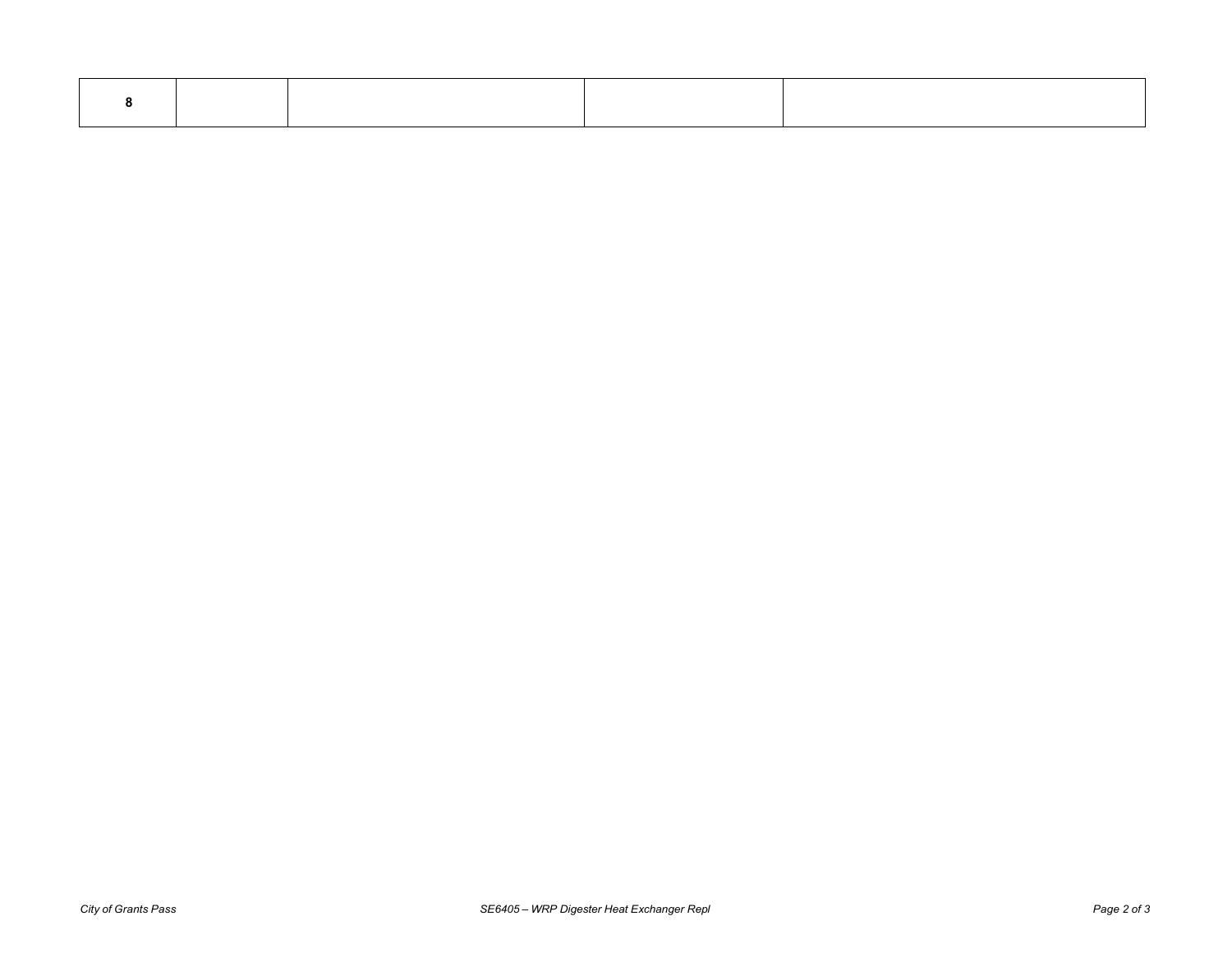| $\boldsymbol{9}$ |  |  |
|------------------|--|--|
| $10$             |  |  |
| 11               |  |  |
| $12$             |  |  |
| $13$             |  |  |
| $14$             |  |  |
| 15               |  |  |
| $16$             |  |  |
| $17$             |  |  |
| 18               |  |  |
| $19$             |  |  |
| ${\bf 20}$       |  |  |
| $21$             |  |  |
| ${\bf 22}$       |  |  |
| 23               |  |  |
| 24               |  |  |